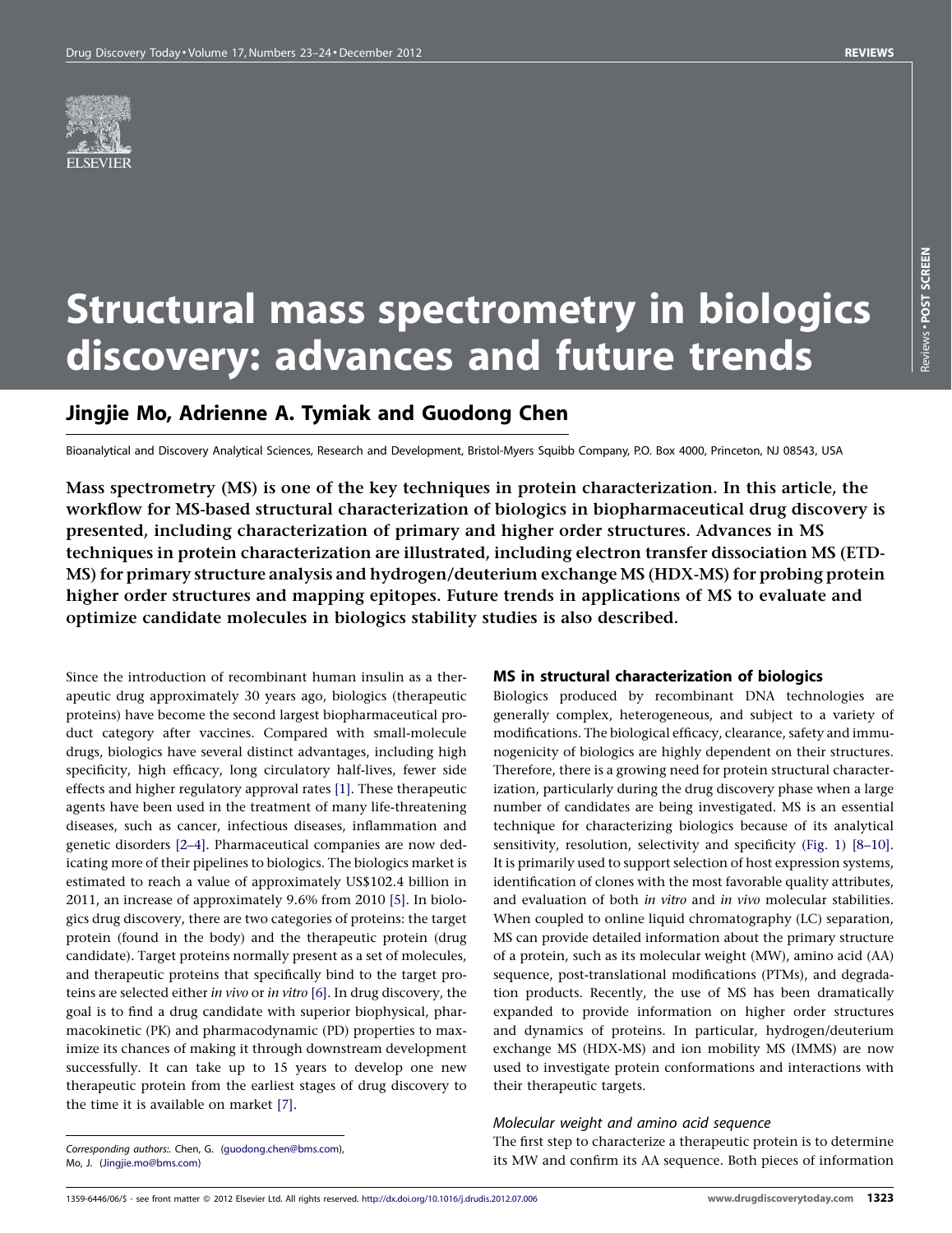<span id="page-1-0"></span>

# FIGURE 1

Structural characterization of biologics in drug discovery using mass spectrometry. For primary structure, MW, AA sequence and PTMs including glycosylation, chemical modifications and S–S linkages are routinely characterized by MS. IMMS and HDX-MS (global and peptide levels) are normally used for probing higherorder structures of biologics. Epitope mapping experiments can be carried out using HDX-MS. Abbreviations: AA: amino acid; HDX-MS: hydrogen/deuterium exchange mass spectrometry; IMMS: ion mobility mass spectrometry; PTM: post-translational modification; S–S: disulfide bond.

are crucial for establishing product identity and integrity. For example, a two-AA discrepancy between a candidate biosimilar and the innovator monoclonal antibody (mAb) can be detected by MW measurement and located by AA sequencing [\[11\]](#page-6-0).

Due to the large size of therapeutic proteins, the MW determination requires the use of an appropriate ionization technique and a suitable mass analyzer. Electrospray ionization (ESI) and matrixassisted laser desorption/ionization (MALDI) are the two most commonly used ionization methods for proteins, with ESI preferable when MS is coupled to LC. Time-of-flight (TOF)-type mass analyzers have been widely accepted as the standard instrumentation for measuring MWs of large molecules because of their high resolution (HR) and mass accuracy, and wide  $m/z$  detection range [\[12\]](#page-6-0). For a hybrid ESI quadrupole-TOF (QTOF) instrument, the mass accuracy of intact mAbs with MWs of approximately 150 kDa can approach 25 ppm [\[13\]](#page-6-0) or even 10 ppm [\[14\].](#page-6-0) The Fourier-transform ion cyclotron resonance (FT-ICR) mass spectrometer provides even higher mass accuracy [\[15\],](#page-6-0) however, it is not as common in biopharmaceutical laboratories as the TOF-type instruments owing to its high cost and maintenance requirements. If a MW measurement is performed using a mass spectrometer with modest resolving power and mass accuracy, a 'middle-up' approach, such as limited digestion or reduction of inter-chain disulfide bonds (S–S), can be used to facilitate MW analysis as the resulting fragments are usually much smaller and easier to analyze. For example, an intact mAb can be reduced by dithiothreitol (DTT) to generate separate heavy chains and light chains [\[16\]](#page-6-0).

Protein AA sequences can be analyzed by two approaches: 'bottom-up' and 'top-down'. In the 'bottom-up' approach, which is also referred to as peptide mapping, the protein undergoes denaturation, reduction, alkylation, and digestion. The digested peptides are then separated by LC and analyzed by MS and tandem MS (MS/MS) in a data dependent manner, whereby MS detection

switches between the full MS mode and the MS/MS mode to collect masses of precursor ions and fragment ions, respectively. Due to the limited duty cycle, not all ions detected in the MS mode can be selected for fragmentation in MS/MS mode. Therefore, this type of experiments is not ideal for fast analysis or detecting rapidly eluting peaks. Recently, a new form of data acquisition, called  $MS<sup>E</sup>$ , was introduced to maximize the instrument duty cycle [\[17\]](#page-6-0). MS<sup>E</sup> simultaneously collects information for both precursor and fragment ions in the same mode by utilizing parallel alternating scans acquired at either low collision energy or high collision energy. There is no need to preselect an analyte at  $m/z$  value for MS/MS experiments. Multiple peptides can be detected, fragmented and analyzed during the same scan, ensuring that MS and MS/ MS data are obtained for the entire peak in the chromatogram. Algorithms correlate the changing intensities of the precursor ions (low energy MS scan) and the changing intensities of the product ions (high energy MS scan) to identify which precursor ion is matched to selected product ions. With both precursor and fragmentation data, the sequence of each peptide can be determined, and by putting all the peptides sequences together, the sequence of the entire protein can be confirmed [\[18\]](#page-6-0).

In the 'top-down' approach, the protein is sequenced directly in the gas phase by MS/MS or multiple-stage MS (MS"). Compared with the 'bottom-up' approach, 'top-down' methods involve less sample handling and provide more reliable analyses since they can avoid artificial modifications, such as deamidation and AA rearrangement, which can occur in 'bottom-up' analyses [\[19,20\]](#page-6-0). However, the 'top-down' approach has limitations when sequencing large proteins. With traditional fragmentation methods such as collision-induced dissociation (CID), complete sequence coverage can be achieved for proteins less than 5 kDa, as the fragmentation efficiency of CID is limited for larger proteins [\[21\]](#page-6-0). By application of 'nonergodic' fragmentation methods, such as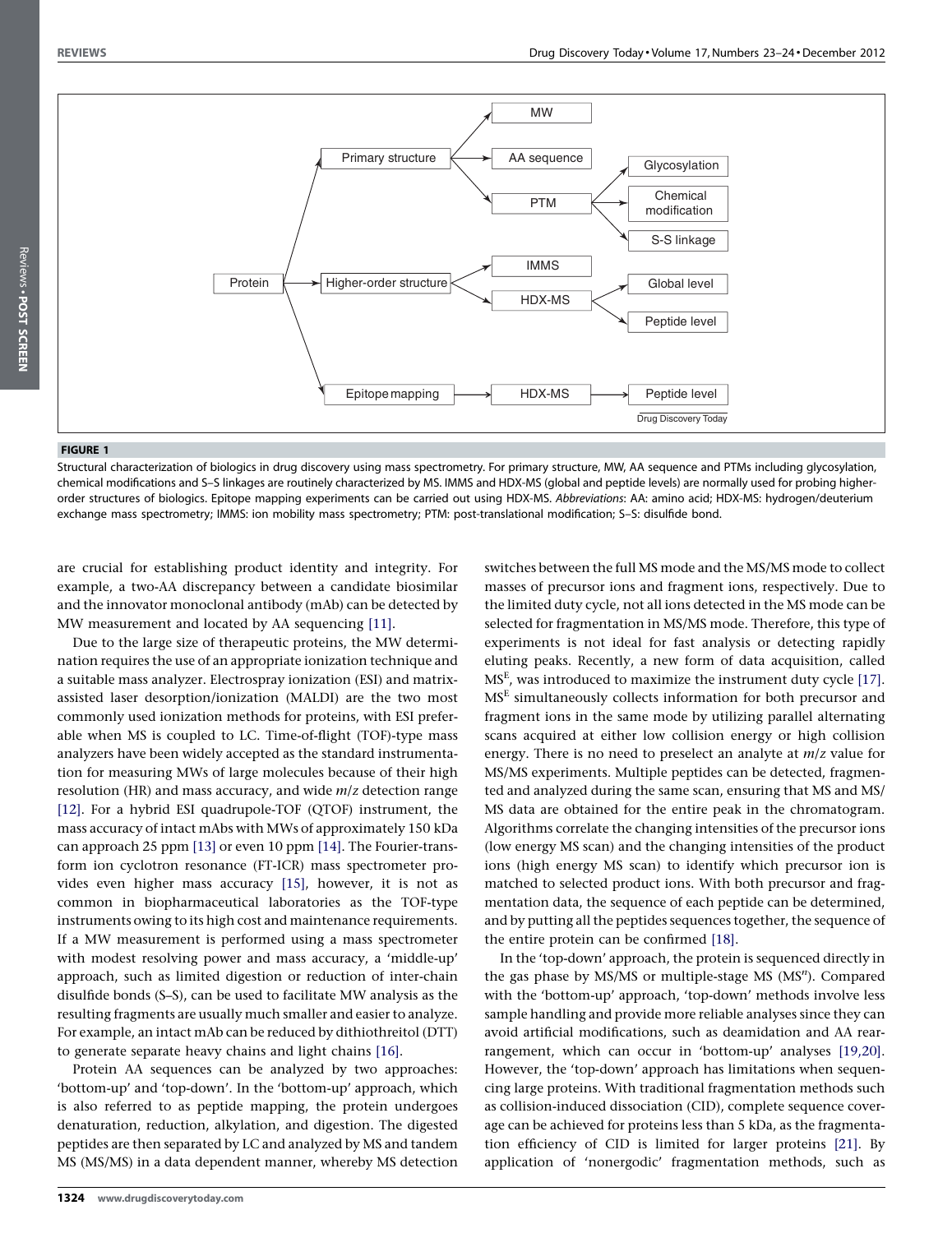electron-capture dissociation (ECD), protein sizes amenable for 'top-down' sequencing can increase up to 20 kDa [\[22\]](#page-6-0). For even larger proteins, the 'middle-down' approach or additional dissociation before MS/MS, such as 'nozzle-skimmer' and 'pre-folding' dissociation, can be used to break the large molecules into fragments that are sufficiently small for MS/MS sequencing [\[23–25\].](#page-6-0) Despite the limitations of 'top-down' approaches for direct sequencing of large proteins, they have been useful for highthroughput N-terminal sequencing, as an identity test for therapeutic proteins and as a quality control assessment of the completeness of signal sequence processing [\[26,27\]](#page-6-0).

# PTM: glycosylation, chemical modifications and S–S linkage

All biologics approved or currently under development have PTMs, which can profoundly affect protein properties relevant to their therapeutic applications. Modifications of therapeutic proteins with impact on their potency, immunogenicity and PDs are critical quality attributes of therapeutic proteins and must be monitored and controlled [\[28\].](#page-6-0) The advent of biosimilars further highlights the significance of PTMs, because such modifications can influence product equivalence and immunogenicity [\[29,30\]](#page-6-0). Proteins can display a broad range of PTMs; here we discuss the modifications that are commonly monitored at the discovery stage using MS-based methods, including glycosylation, 'hot spots' for chemical modifications such as oxidation, deamidation, and isomerization, and S–S linkage formation.

Glycosylation represents the most pronounced and complex form of protein PTMs. It can significantly change protein conformation and consequently modulate the functional activity of proteins in addition to protein–ligand interactions [\[31\]](#page-6-0). Glycosylation is characteristically heterogeneous in that it always presents in forms of both N- and O-linked glycosylation together with the micro-heterogeneity of the glycans attached at any given site [\[32\].](#page-6-0) Glycosylation analysis involves three aspects: characterization of intact protein glycosylation profiles, localization of glycosylation sites, and analysis of released glycan structures. At the discovery stage, screening of the glycosylation profile is usually sufficient. Using mass detectors with high resolving power and extended mass ranges, intact MW analysis of glycoproteins enables the distribution of the major glycoforms and their relative abundance to be monitored. N-linked glycans are more predictive than Olinked glycans because they normally attach to the Asn residue in the consensus sequence of Asn-X-Ser/Thr, where X can be any AA except Pro [\[33\],](#page-6-0) and are primarily fucosylated biantennary complex structures with a different number of terminal galactoses. For proteins with both N- and O-linked glycosylations, removing the N-linked glycans using peptide-N-glycosidase F (PNGase F) can significantly reduce the molecular heterogeneity and facilitate mass spectra interpretation [\[32\].](#page-6-0)

'Hot spots' for common chemical modifications of proteins include Met oxidation, Asn deamidation in Asn-Gly sequences, and Asp isomerization in Asp-Gly sequences. Identification and quantification of oxidation and deamidation using peptide mapping analysis are relatively straightforward compared with isomerization, because both oxidation and deamidation introduce mass changes to the protein, typically +16 Da for oxidation and +1 Da for deamidation. By comparing MS and MS/MS spectra of the modified and unmodified peptides, mass shifts corresponding to

the specific modification can be observed. For example, the precursor of an oxidized peptide is 16 Da higher than that of the corresponding non-oxidized peptide and the MS/MS fragments of the oxidized peptide that contain the modification site are also 16 Da higher in mass compared to those of the non-oxidized peptide. The modified and unmodified peptides can usually be separated chromatographically, which enables relative quantification of the modification using either UV or MS signals. MS quantification is more sensitive than UV quantification, but it can be influenced by the difference of ionization efficiencies between the modified and unmodified peptides. UV quantification is reliable only when there is no coeluting peptide for both modified and unmodified peptides.

The method described above is not applicable for detecting isomerization because iso-Asp and Asp residues are isobaric (same mass). There are approaches using isotopic labeling or statistical analysis of the intensity ratios of b:y fragment ions from CID fragmentation of the Asp-containing peptides and the corresponding iso-Asp-containing peptides to detect isomerization, however, they are either very laborious or not applicable in every case [\[34,35\]](#page-6-0). ECD and its analog ETD can be used to differentiate peptides containing Asp from those containing iso-Asp because they produce unique diagnostic ions, that is, side chain loss  $(-60 \text{ Da})$  for Asp-containing peptides and  $(c+58 \text{ Da})$  and  $(z -$ 57 Da) for iso-Asp-containing peptides at the Asp or iso-Asp site [\[36,37\]](#page-6-0). The  $(-60 \text{ Da})$  diagnostic peak sometimes can interfere with the side chain fragment at Arg and Glu residues on low resolution instruments [\[38\]](#page-6-0), however, the diagnostic peaks for iso-Asp-containing peptides can always be clearly defined. [Figure](#page-3-0) 2 illustrates ETD fragmentation of a peptide (VVSVLTVLHQDWLNGK) and its deamidated forms using an ion trap instrument. All of the z ions, from  $z_3$  to  $z_{15}$ , observed in the ETD mass spectra of deamidated peptides have masses that are 1 Da higher than those generated from unmodified peptides because they all contain the deamidation site, and the diagnostic ion ( $z_3$  – 57 Da) at  $m/z$  246 is observed only in the ETD spectrum of deamidated peptides with iso-Asp residue.

S–S formation is a crucial PTM for stabilizing protein structure and function. For example, mis-linkages of S–S can lead to antibody structural isoforms, increase structural heterogeneity and potentially change antigen binding affinities [\[39\]](#page-6-0). A common strategy for characterizing S–S linkages involves comparison of a protein non-reduced digest with its corresponding reduced digest using peptide mapping [\[40\]](#page-6-0). Peptides that appear only in the nonreduced digest indicate the presence of S–S linked peptides, and peptides that appear only in the reduced digest represent their half-cystinyl peptide constituents. Accurate mass measurement of S–S linked peptides provides initial identification of the S–S linkage, and MS and MS/MS analysis of the reduced peptides provides AA sequence confirmation. The challenge associated with this approach is S–S scrambling that can occur during sample preparation, most likely due to the presence of free sulfhydryl groups that can induce sulfhydryl-disulfide exchange under basic pH conditions [\[41\].](#page-6-0) Alkylation of the free sulfhydryls before enzymatic digestion can minimize S–S scrambling [\[40\]](#page-6-0). Alternatively, S–S linkage can be analyzed by directly identifying the S–S linked peptides produced from the non-reduced digest by using ETDbased fragmentation, because ETD preferentially breaks apart the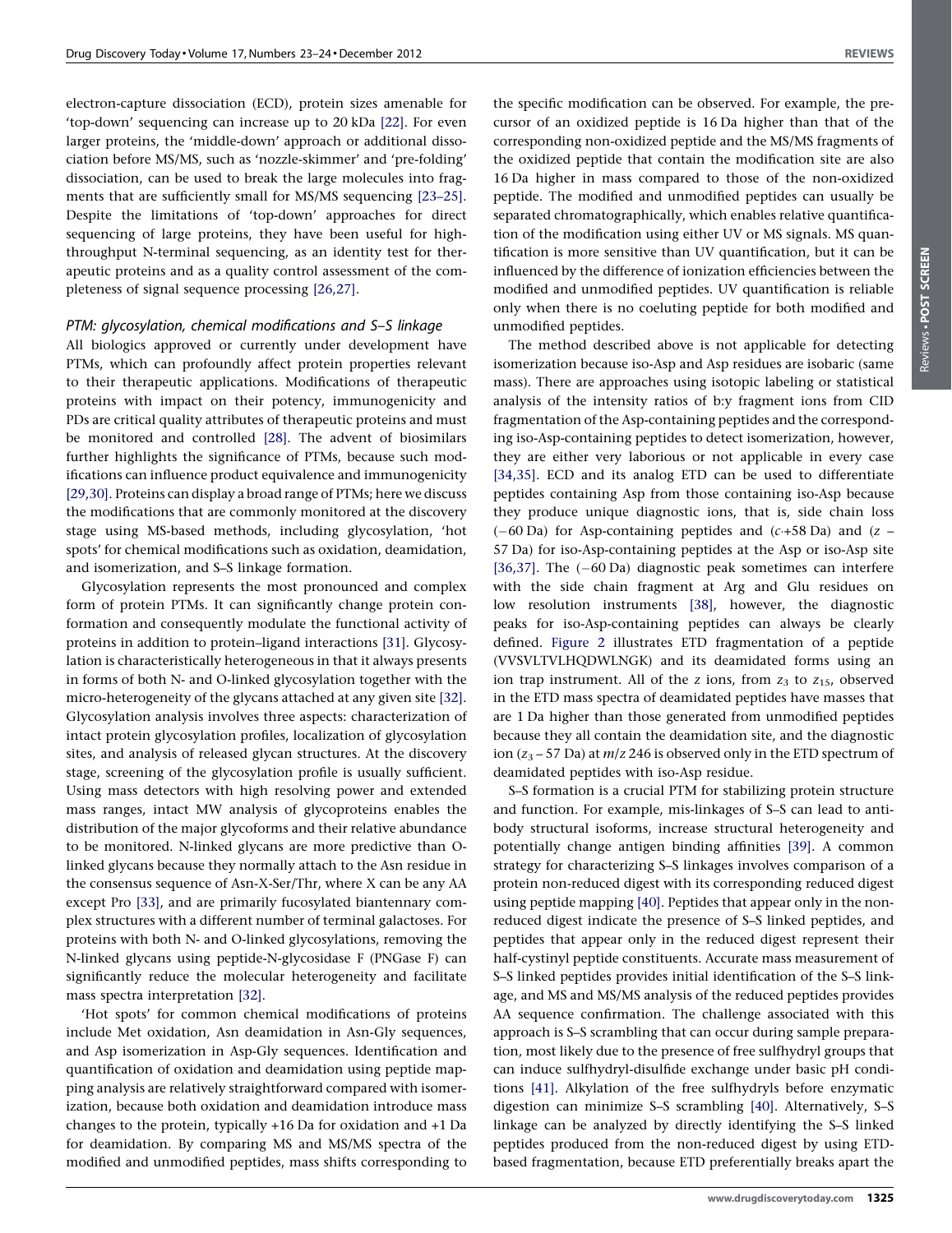<span id="page-3-0"></span>

### FIGURE 2

ETD mass spectra of an unmodified peptide (VVSVLTVLHQDWLNGK) (top) and its deamidated products with either iso-Asp (middle) or Asp (bottom) residue. Compared with the unmodified peptide, z ions from the deamidated peptides that include the deamidation sites, that is, from  $z_3$  to  $z_1$ <sub>5</sub>, all have mass increases of 1 Da. The ETD mass spectrum of the iso-Asp-containing peptide also has the diagnostic ion  $(z<sub>3</sub> - 57$  Da), differentiating it from the Asp-containing peptide.

S–S and generates dissociated half-cystinyl peptide constituents, which can be identified with further fragmentation such as CID  $(ETD/CID MS<sup>3</sup>) [42, 43].$ 

# Higher-order structure

Investigation of protein structures and conformational dynamics are invaluable to fully understand how proteins drive and contribute to basic biological and biochemical events. Proteins that are not folded properly are frequently targets for various degradation pathways and are usually prone to aggregation, which could potentially trigger an immune response [\[44\]](#page-6-0). Several MS-based techniques are capable of characterizing protein higher-order structures. For example, ESI-MS can differentiate different folding

states of the same protein by displaying different charge state distributions [\[45\],](#page-6-0) and IMMS, with its additional separation based on protein size, shape, and conformation, has been applied to resolve S–S heterogeneity of IgG2 antibodies [\[46\]](#page-6-0).

More recently, MS is combined with HDX to investigate protein structures in solution at both intact molecular level (global conformation) and peptide level (local conformation) [\[47\],](#page-6-0) including biopharmaceutical comparability studies and evaluations of protein conformational dynamics upon modifications [\[48,49\].](#page-6-0) Compared with other techniques such as X-ray crystallography and nuclear magnetic resonance (NMR) spectroscopy, HDX-MS is more sensitive, involves simpler sample preparation, and can analyze protein mixtures that are more complex. In HDX-MS, the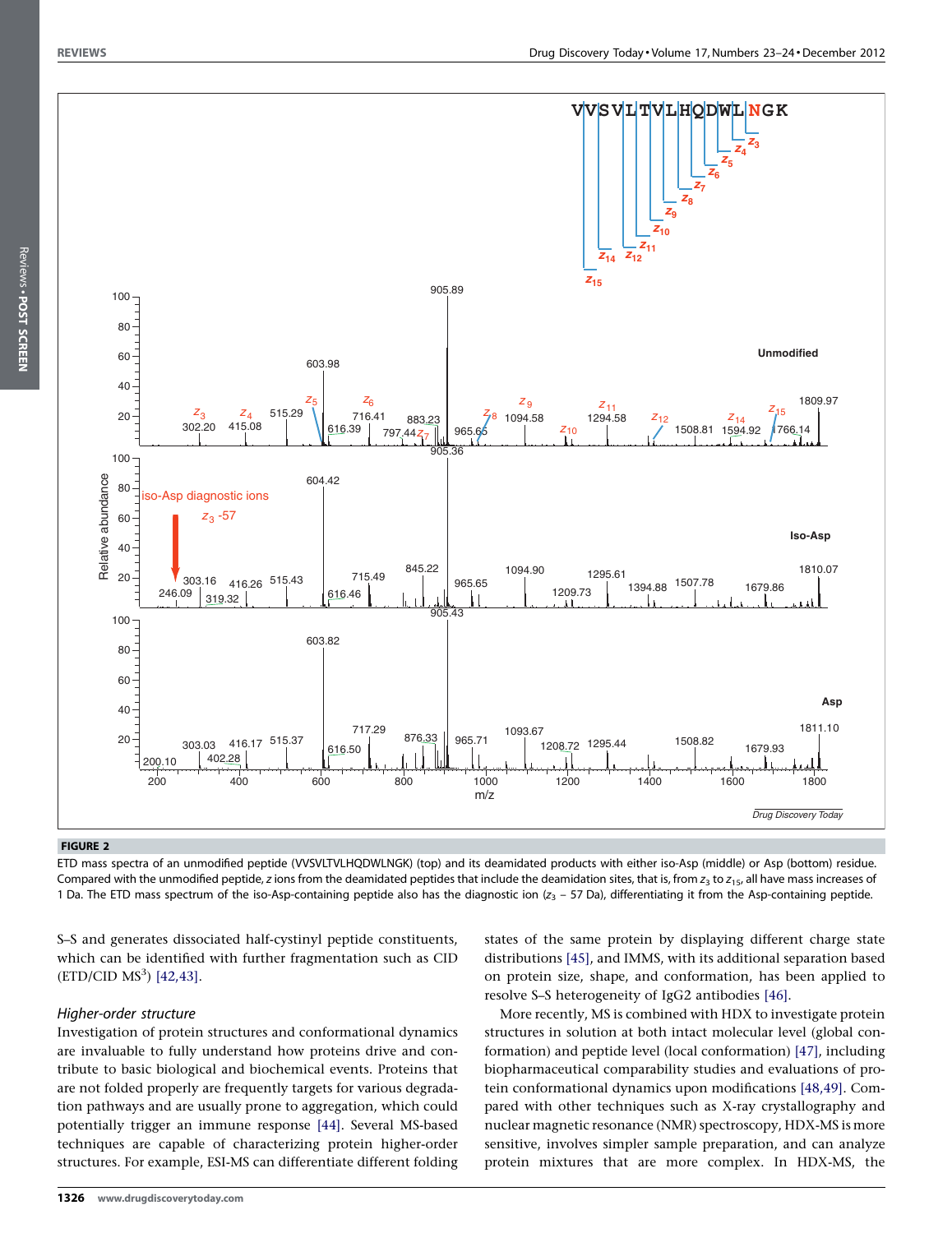exchange rates of protein amide hydrogens with deuteriums from deuterated buffer are monitored by MS. Because the HDX rate is dependent on protein exposure to the solvent and on inter-/intramolecular hydrogen bonding, the information obtained from HDX-MS can be correlated to the protein structure. With automated instrumentation becoming commercially available, HDX-MS will likely be regularly used in analytical laboratories for exploring protein higher-order structures in the near future. The primary challenge with this technique is data analysis of HDX measurements at the peptide level, including peak assignments and calculation of average deuterium uptake, which can be complicated by the non-specific enzymatic digestion and shifted and/ or overlapped isotopic peak distributions. Robust and highly reproducible chromatographic separation together with HR-MS has been used to facilitate this type of data analysis [\[50,51\].](#page-6-0)

### Epitope mapping

Epitope mapping, the characterization of interactions between protein antigens (i.e. epitopes) and antibodies, is crucial in discovery and development of therapeutic antibodies. It is particularly important in the selection of lead candidates with similar epitopes. Epitope mapping involves precisely characterizing the binding site of an antibody to its corresponding target protein. Approaches such as the 'gold standard' X-ray crystallography, mutagenesis, synthetic antigen peptide screening, and MS-based methods that use limited proteolysis or chemical cross-linking have been reported for mapping epitope binding sites, however, these methods are usually labor intensive [\[52,53\]](#page-6-0). A recent study illustrated the use of oxidative labeling method with OH radicals for epitope mapping [\[54\]](#page-6-0). This approach involves complicated data analysis and is generally difficult for kinetic studies. HDX-MS has been increasingly adopted in this area, because the peptides from the antigen–antibody complex that are involved in binding would demonstrate protection from HDX (lower HDX rates) compared to the same peptides in the free form of the antigen or the antibody. However, other peptides that are located



#### FIGURE 3

Workflows for biologics stability studies in biologics drug discovery. Starting with the purified protein, its thermal stability is evaluated and initial formulation screening is performed through accelerated stability study, freeze and/or thaw study and physical stability study. In addition, protein solubility and serum stability are also evaluated. Abbreviation: PBS: phosphate buffered saline.

far from the binding site may also alter HDX rates as a result of allosteric conformational change (induced by binding but not at the binding site), complicating the data analysis. Another challenge with the HDX approach is the need to generate common proteolytic peptides (between the free antibody and/or antigen and the complex) that cover most of the molecular sequence to ensure reliable assessment of the binding site. The use of multiple enzymes (e.g. using pepsin and protease type XIII sequentially) has been shown in a recent study to achieve over 90% sequence coverage [\[55\]](#page-6-0). In that study, the epitope binding sites of two complexes identified by HDX-MS were found to be consistent with the sites identified by mutagenesis, molecular modeling, electron microscopy and synthetic antigen peptide screening. The peptides involved in binding also exhibited more significant changes in HDX rates (more protection) compared with the peptides involved in allosteric conformational change (less protection) [\[55\].](#page-6-0) Recent incorporation of ECD/ETD to HDX-MS for fragmenting labeled peptides enabled measurements of HDX rates at single AA residue level [\[56,57\]](#page-6-0) because ECD/ETD possesses a low degree of intramolecular migration of peptide amide hydrogens.

#### MS in stability studies of biologics

During drug discovery, the susceptibility of protein drug candidates to degradation and modifications both in vitro (during production and storage) and in vivo (after administration in patients) needs to be assessed to fully evaluate the developability of candidate molecules from the perspective of biophysical properties. Figure 3 outlines various stability studies for candidate molecules in biologics drug discovery. MS-based methods are often used to characterize degradation products and/or fragments and chemical modifications for candidate molecules under stressed conditions.

#### In vitro stability

Fragmentation is one of the major degradation pathways of biologics in liquid formulation. Under conditions such as elevated temperatures, exposure to chemicals, light, or a combination of these, protein fragmentation often occurs at the C-terminal side of an acidic residue, or near a Ser residue, and the predominant cleavage site lies between Asp and Pro [\[58\].](#page-6-0) The resulting fragments usually can be resolved by ultra-high pressure liquid chromatography (UHPLC) separation and the fragmentation sites can be assigned by accurate mass measurements. The relative abundance of fragmentation and/or degradation products can be calculated from either the UV chromatographic peak abundance or MS peak abundance.

Besides fragmentation, biologics are also susceptible to modifications, which can be assessed by peptide mapping. The extent of modifications, including the 'hot spots' for oxidation, deamidation and isomerization, are calculated from either UV or MS signals of the modified and unmodified peptides. [Figure](#page-5-0) 4 shows an example on relative quantification of isomerization in the peptide (FNWYVDGVEVHNAK) by extract ion chromatogram (EIC). Two peaks were obtained by extracting MS signals that match the calculated mass of the peptide, one with Asp residue and the other with iso-Asp residue, and their differentiation was achieved by ETD-MS. By integrating peak areas of these two peaks, the relative abundance of isomerization can be calculated.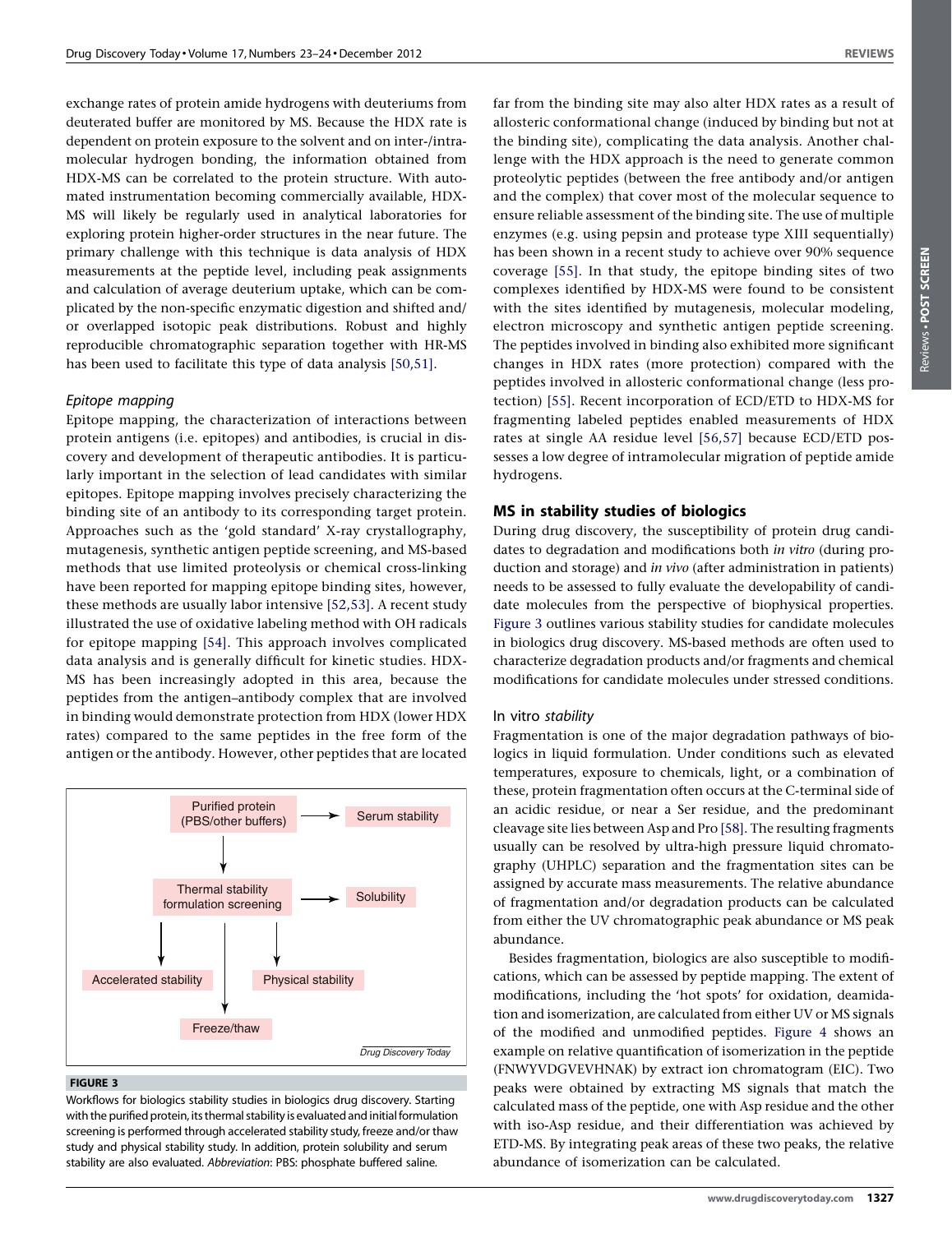<span id="page-5-0"></span>

FIGURE 4

Relative quantification of isomerization by extract ion chromatogram. Mass spectrometry signals were extracted based on monoisotopic peak m/z values. Peak areas were integrated for calculation of isomerization percentage.

# In vivo stability

In addition to degradation and/or modifications that occur during production and storage, in vivo biotransformation (i.e. proteolysis, chemical modifications) of biologics can also occur after administration to patients. For example, in vivo deamidation of human antibodies in the Fc region has been observed as a natural process under physiological conditions [\[59\].](#page-7-0) In cases where the *in vivo* modifications can impact drug efficacy, the bioavailability and serum lifetime of the drug needs to be predicted from both the PK data and the *in vivo* degradation kinetics. The *in vivo* stability data provide important information about the biophysical properties of biologics in the intended therapeutic environment.

The in vivo stability of biologics can be characterized using similar MS-based methods as those used for in vitro stability characterization after the protein is extracted and purified from the body fluids, because the sensitivity and specificity of the MSbased techniques are usually limited by the low abundance of the protein and the suppression effects of biological matrix components. One effective approach for in vivo analysis is to use immunoaffinity capture for purification and enrichment of the protein of interest before MS analysis to reduce sample complexity. Nowadays, with highly specific antibodies available for a wide range of biologics, immunoaffinity capture is becoming a practical way of retrieving proteins from a biological matrix and is amenable to downstream MS-based analysis.

One of the most convenient ways to perform immunoaffinity capture is to use antibody-coated magnetic beads as the affinity probe [\[60,61\]](#page-7-0). For example, by immobilizing magnetic beads with protein G, a specific antibody can be coupled to the beads through

interaction with protein G, and then the antigen can be captured by the antibody specifically through antigen–antibody interactions. All the other non-binding components are washed away and the protein can be eluted for further MS analysis.

Immunoaffinity chromatography, which replaces the magnetic beads with an immunoaffinity column [\[62\],](#page-7-0) can also be used to capture the protein of interest. By packing the columns with a specific antibody-coated resin, the protein of interest can be selectively captured. A scaled-down version of the immunoaffinity column is the pipette tip that contains activated silica-based resin with covalently bound antibodies [\[63\]](#page-7-0). Together with an automated workstation that is equipped with multiple channels, highthroughput sample preparation can be achieved.

# Concluding remarks

MS is one of the most highly utilized analytical techniques in biologics discovery. Structural features of proteins, including MW, AA sequence, S–S linkages, glycosylation profile, and many other PTMs in addition to higher-order structures can be characterized using MS-based techniques. Continuous technical developments in MS instrumentation will provide newer capabilities with higher sensitivity, resolution, and mass accuracy, further improving the performance of MS in protein characterization. The use of ETD-MS and HDX-MS in biologics research will continue to evolve with increased applications. The unique role of MS in biologics stability studies will be further expanded to provide comprehensive characterization of candidate molecules during both in vitro and in vivo studies in the process of optimizing and selecting proteins with enhanced biophysical properties.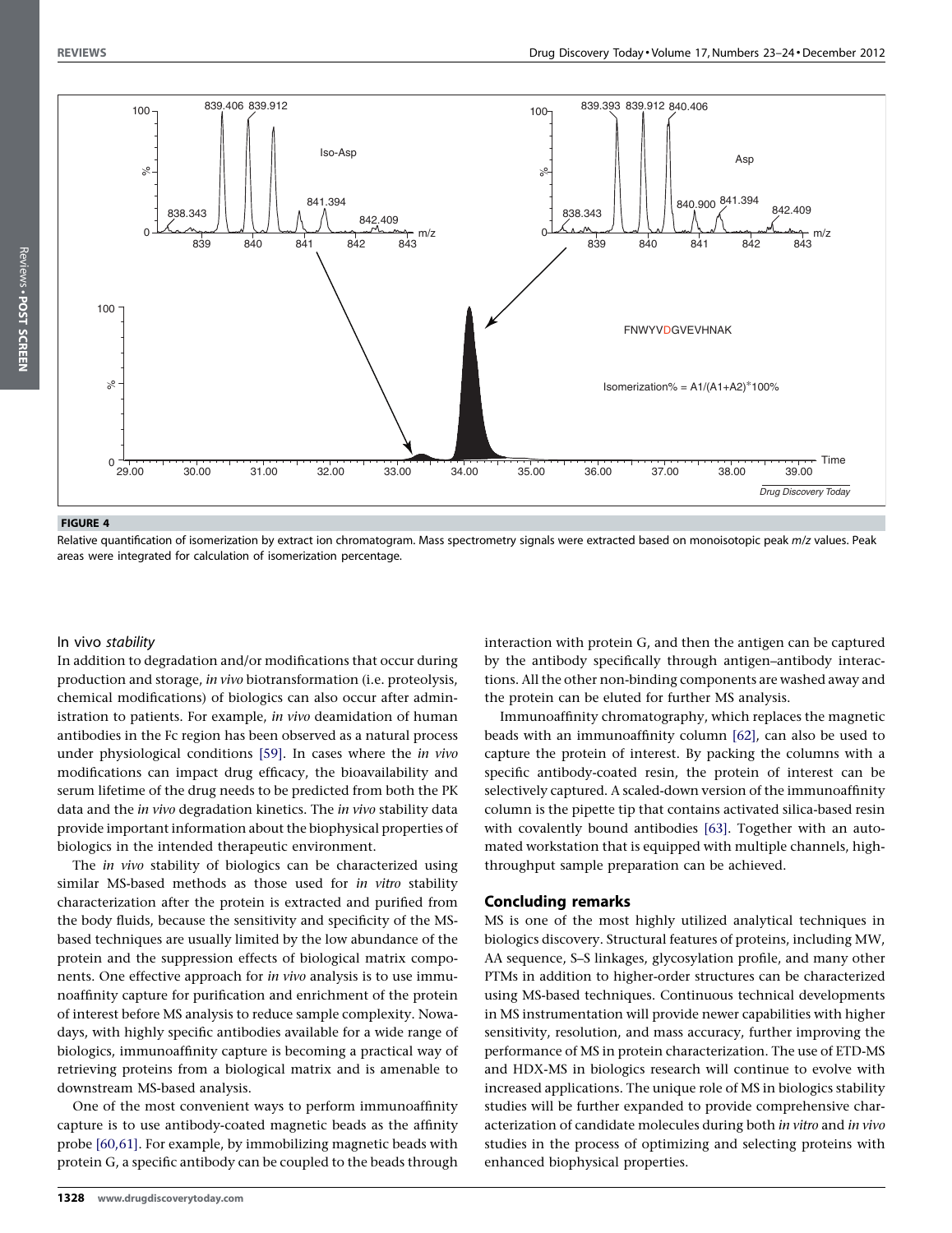- <span id="page-6-0"></span>1 Leader, B. et al. (2008) Protein therapeutics: a summary and pharmacological classification. Nat. Rev. Drug Discov. 7, 21–39
- 2 Chan, A.C. and Carter, P.J. (2010) Therapeutic antibodies for autoimmunity and inflammation. Nat. Rev. Immunol. 10, 301–316
- 3 Weiner, L.M. et al. (2010) Monoclonal antibodies: versatile platforms for cancer immunotherapy. Nat. Rev. Immunol. 10, 317–327
- 4 Clienti, S. et al. (2011) Monoclonal antibodies for the treatment of severe asthma. Curr. Allergy Asthma Rep. 11, 253–260
- 5 Maheshwari, S. (2011) Global protein therapeutics market: beefing up towards futuristic growth, [www.pharmaphorum.com](http://www.pharmaphorum.com/), online report, October 11, 2011.
- 6 Jackel, C. et al. (2008) Protein design by directed evolution. Annu. Rev. Biophys. 37, 153–173
- 7 Reichert, J.M. and Paquette, C. (2003) Therapeutic recombinant proteins: trends in US approvals 1982 to 2002. Curr. Opin. Mol. Ther. 5, 139–147
- 8 Chen, G. et al. (2011) Characterization of protein therapeutics by mass spectrometry: recent developments and future directions. Drug Discov. Today 16, 58–64
- 9 Gross, M.L. et al. (2011) Protein and Peptide Mass Spectrometry in Drug Discovery. Wiley 10 Kaltashov, I.A. et al. (2012) Advances and challenges in analytical characterization of biotechnology products: mass spectrometry-based approaches to study
- properties and behavior of protein therapeutics. Biotechnol. Adv. 30, 210–222 11 Xie, H. et al. (2010) Rapid comparison of a candidate biosimilar to an innovator monoclonal antibody with advanced liquid chromatography and mass spectrometry technologies. MAbs 2
- 12 Zhang, Z. et al. (2009) Mass spectrometry for structural characterization of therapeutic antibodies. Mass Spectrom. Rev. 28, 147–176
- 13 Brady, L.J. et al. (2008) Molecular mass analysis of antibodies by on-line SEC-MS. J. Am. Soc. Mass Spectrom. 19, 502–509
- 14 Gadgil, H.S. et al. (2006) Improving mass accuracy of high performance liquid chromatography/electrospray ionization time-of-flight mass spectrometry of intact antibodies. J. Am. Soc. Mass Spectrom. 17, 867–872
- 15 Valeja, S.G. et al. (2011) Unit mass baseline resolution for an intact 148 kDa therapeutic monoclonal antibody by Fourier transform ion cyclotron resonance mass spectrometry. Anal. Chem. 83, 8391–8395
- 16 Chelius, D. et al. (2010) Structural and functional characterization of the trifunctional antibody catumaxomab. MAbs 2, 309–319
- 17 Plumb, R.S. et al. (2006) UPLC/MS(E); a new approach for generating molecular fragment information for biomarker structure elucidation. Rapid Commun. Mass Spectrom. 20, 1989–1994
- 18 Doneanu, C. et al. (2012) Analysis of host-cell proteins in biotherapeutic proteins by comprehensive online two-dimensional liquid chromatography/mass spectrometry. MAbs 4, 24–44
- 19 Gaza-Bulseco, G. et al. (2008) Method to differentiate asn deamidation that occurred prior to and during sample preparation of a monoclonal antibody. Anal. Chem. 80, 9491–9498
- 20 Fodor, S. and Zhang, Z. (2006) Rearrangement of terminal amino acid residues in peptides by protease-catalysed intramolecular transpeptidation. Anal. Biochem. 356, 282–290
- 21 Kelleher, N.L. (2004) Top-down proteomics. Anal. Chem. 76, 197A–203A
- 22 Breuker, K. et al. (2008) Top-down identification and characterization of biomolecules by mass spectrometry. J. Am. Soc. Mass Spectrom. 19, 1045–1053
- 23 Pipes, G.D. et al. (2010) Middle-down fragmentation for the identification and quantitation of site-specific methionine oxidation in an IgG1 molecule. J. Pharm. Sci. 99, 4469–4476
- 24 Zhai, H. et al. (2005) Consecutive ion activation for top down mass spectrometry: improved protein sequencing by nozzle-skimmer dissociation. Anal. Chem. 77, 5777–5784
- 25 Han, X. et al. (2006) Extending top-down mass spectrometry to proteins with masses greater than 200 kilodaltons. Science 314, 109–112
- 26 Ren, D. et al. (2009) Top-down N-terminal sequencing of immunoglobulin subunits with electrospray ionization time of flight mass spectrometry. Anal. Biochem. 384, 42–48
- 27 Zhang, Z. and Shah, B. (2007) Characterization of variable regions of monoclonal antibodies by top-down mass spectrometry. Anal. Chem. 79, 5723–5729
- 28 Jenkins, N. et al. (2008) Post-translational modifications of recombinant proteins: significance for biopharmaceuticals. Mol. Biotechnol. 39, 113–118
- 29 Schellekens, H. (2004) Biosimilar therapeutic agents: issues with bioequivalence and immunogenicity. Eur. J. Clin. Invest. 34, 797–799
- 30 Wenzel, R. et al. (2007) Comparing two botulinum toxin type A formulations using manufacturers' product summaries. J. Clin. Pharm. Ther. 32, 387–402
- 31 Sola, R.J. and Griebenow, K. (2010) Glycosylation of therapeutic proteins: an effective strategy to optimize efficacy. BioDrugs 24, 9–21
- 32 Marino, K. et al. (2010) A systematic approach to protein glycosylation analysis: a path through the maze. Nat. Chem. Biol. 6, 713–723
- 33 Vance, B.A. et al. (1997) Multiple dimeric forms of human CD69 result from differential addition of N-glycans to typical (Asn-X-Ser/Thr) and atypical (Asn-Xcys) glycosylation motifs. J. Biol. Chem. 272, 23117–23122
- 34 Terashima, I. et al. (2007) Identification of deamidation and isomerization sites on pharmaceutical recombinant antibody using H(2)(18)O. Anal. Biochem. 368, 49–60
- 35 Lehmann, W.D. et al. (2000) Analysis of isoaspartate in peptides by electrospray tandem mass spectrometry. Protein Sci. 9, 2260–2268
- 36 Cournoyer, J.J. et al. (2007) Quantitating the relative abundance of isoaspartyl residues in deamidated proteins by electron capture dissociation. J. Am. Soc. Mass Spectrom. 18, 48–56
- 37 Chan, W.Y. et al. (2010) Electron transfer dissociation with supplemental activation to differentiate aspartic and isoaspartic residues in doubly charged peptide cations. J. Am. Soc. Mass Spectrom. 21, 1012–1015
- 38 O'Connor, P.B. et al. (2006) Differentiation of aspartic and isoaspartic acids using electron transfer dissociation. J. Am. Soc. Mass Spectrom. 17, 15–19
- 39 Dillon, T.M. et al. (2008) Structural and functional characterization of disulfide isoforms of the human IgG2 subclass. J. Biol. Chem. 283, 16206–16215
- 40 Wypych, J. et al. (2008) Human IgG2 antibodies display disulfide-mediated structural isoforms. J. Biol. Chem. 283, 16194–16205
- 41 Liu, H. et al. (2007) Characterization of lower molecular weight artifact bands of recombinant monoclonal IgG1 antibodies on non-reducing SDS-PAGE. Biotechnol. Lett. 29, 1611–1622
- 42 Wu, S.L. et al. (2010) Identification of the unpaired cysteine status and complete mapping of the 17 disulfides of recombinant tissue plasminogen activator using LC-MS with electron transfer dissociation/collision induced dissociation. Anal. Chem. 82, 5296–5303
- 43 Wang, Y. et al. (2011) Characterization and comparison of disulfide linkages and scrambling patterns in therapeutic monoclonal antibodies: using LC–MS with electron transfer dissociation. Anal. Chem. 83, 3133–3140
- 44 Maas, C. et al. (2007) A role for protein misfolding in immunogenicity of biopharmaceuticals. J. Biol. Chem. 282, 2229–2236
- 45 Kaltashov, I.A. et al. (2010) Conformation and dynamics of biopharmaceuticals: transition of mass spectrometry-based tools from academe to industry. J. Am. Soc. Mass Spectrom. 21, 323–337
- 46 Bagal, D. et al. (2010) Resolving disulfide structural isoforms of IgG2 monoclonal antibodies by ion mobility mass spectrometry. Anal. Chem. 82, 6751–6755
- 47 Engen, J.R. (2009) Analysis of protein conformation and dynamics by hydrogen/ deuterium exchange MS. Anal. Chem. 81, 7870–7875
- 48 Houde, D. et al. (2011) The utility of hydrogen/deuterium exchange mass spectrometry in biopharmaceutical comparability studies. *J. Pharm. Sci.* 100, 2071-2086
- 49 Wei, H. et al. (2012) Using hydrogen/deuterium exchange mass spectrometry to study conformational changes in granulocyte colony stimulating factor upon PEGylation. J. Am. Soc. Mass Spectrom. 23, 498–504
- 50 Wales, T.E. et al. (2008) High-speed and high-resolution UPLC separation at zero degrees Celsius. Anal. Chem. 80, 6815–6820
- 51 Kazazic, S. et al. (2010) Automated data reduction for hydrogen/deuterium exchange experiments, enabled by high-resolution Fourier transform ion cyclotron resonance mass spectrometry. J. Am. Soc. Mass Spectrom. 21, 550–558
- 52 Dhungana, S. et al. (2009) Epitope mapping by proteolysis of antigen–antibody complexes. Methods Mol. Biol. 524, 87–101
- 53 Umanah, G.K. et al. (2010) Identification of residue-to-residue contact between a peptide ligand and its G protein-coupled receptor using periodate-mediated dihydroxyphenylalanine cross-linking and mass spectrometry. J. Biol. Chem. 285, 39425–39436
- 54 Jones, L.M. et al. (2011) Fast photochemical oxidation of proteins for epitope mapping. Anal. Chem. 83, 7657–7661
- 55 Zhang, Q. et al. (2011) Epitope mapping of a 95 kDa antigen in complex with antibody by solution-phase amide backbone hydrogen/deuterium exchange monitored by Fourier transform ion cyclotron resonance mass spectrometry. Anal. Chem. 83, 7129–7136
- 56 Rand, K.D. et al. (2009) Protein hydrogen exchange measured at single-residue resolution by electron transfer dissociation mass spectrometry. Anal. Chem. 81, 5577–5584
- 57 Rand, K.D. et al. (2011) ETD in a traveling wave ion guide at tuned Z-spray ion source conditions allows for site-specific hydrogen/deuterium exchange measurements. J. Am. Soc. Mass Spectrom. 22, 1784–1793
- 58 Manning, M.C. et al. (1989) Stability of protein pharmaceuticals. Pharm. Res. 6, 903– 918